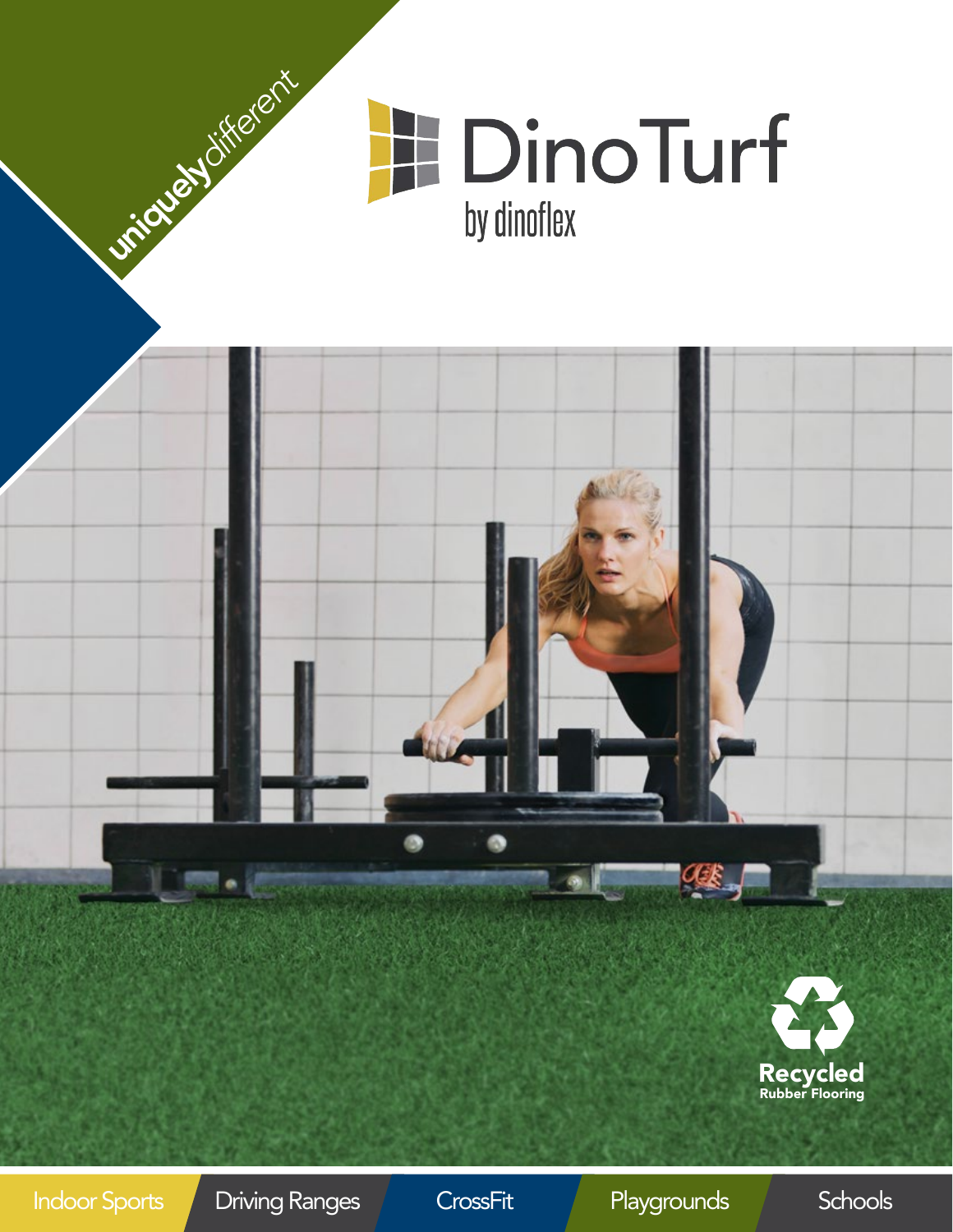

# **DinoTurf**

#### There is no off-season with DinoTurf.

We combine ultra-durable recycled rubber with the toughest rated turf for indoor training. Our unique proprietary bonding system laminates two heavy duty layers together to create a surface that can withstand the most extreme workouts, day in and day out.

#### Features:

- Long lasting fibers
- Shock absorbing
- Noise reducing
- Abrasion resistant
- No in-fill
- Low VOC emissions

#### Benefits:

- Long life cycle
- Reduces muscle, back, hip and joint strain
- Quiet workout space
- Great for sled work and cardio drills
- Easy to maintain
- Improved air quality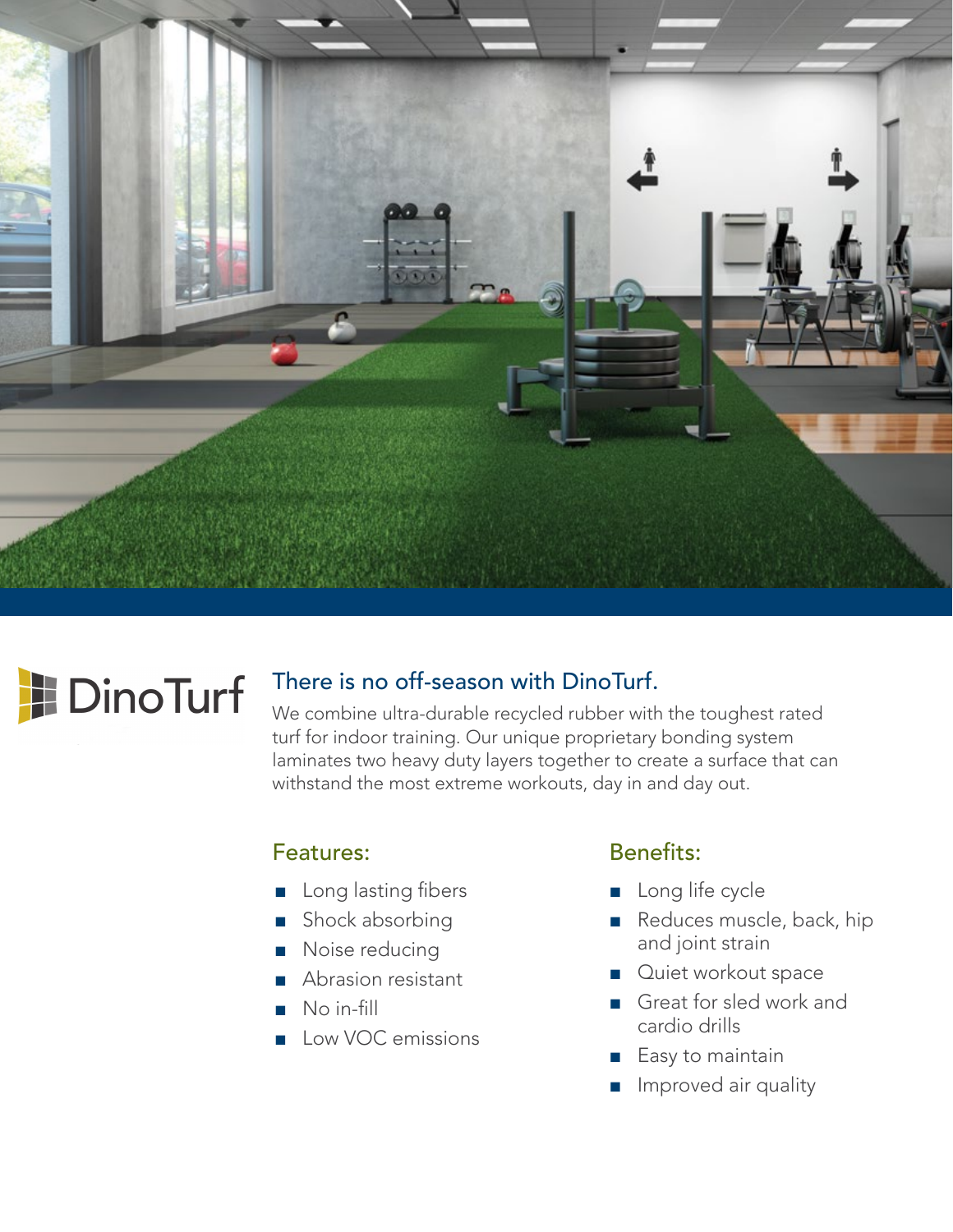

#### Luxury backing protects you and your floor.

Our impact reducing recycled rubber backing decreases muscle fatigue and impact on joints, while absorbing the shock and wear of repetitive footfalls, dropped weights, and heavy equipment. In spaces with training sleds or rolling loads, tiles can be glued down, ensuring your floor outlasts the competition.

### Applications:

- CrossFit Gym
- Fitness Center
- Indoor arena overlay
- Indoor sports facility
- Putting green
- Driving range
- **Playgrounds**
- Multi pet applications

#### Thickness available:

- 16mm turf laminated to luxury backing:
- $\blacksquare$  22mm = 16mm + 6mm
- $\blacksquare$  24mm = 16mm + 8mm
- $\Box$  26mm = 16mm + 10mm

#### Size:

- 38" x 38" Square Cut glue down
- 37" x 37" Interlocking loose lay